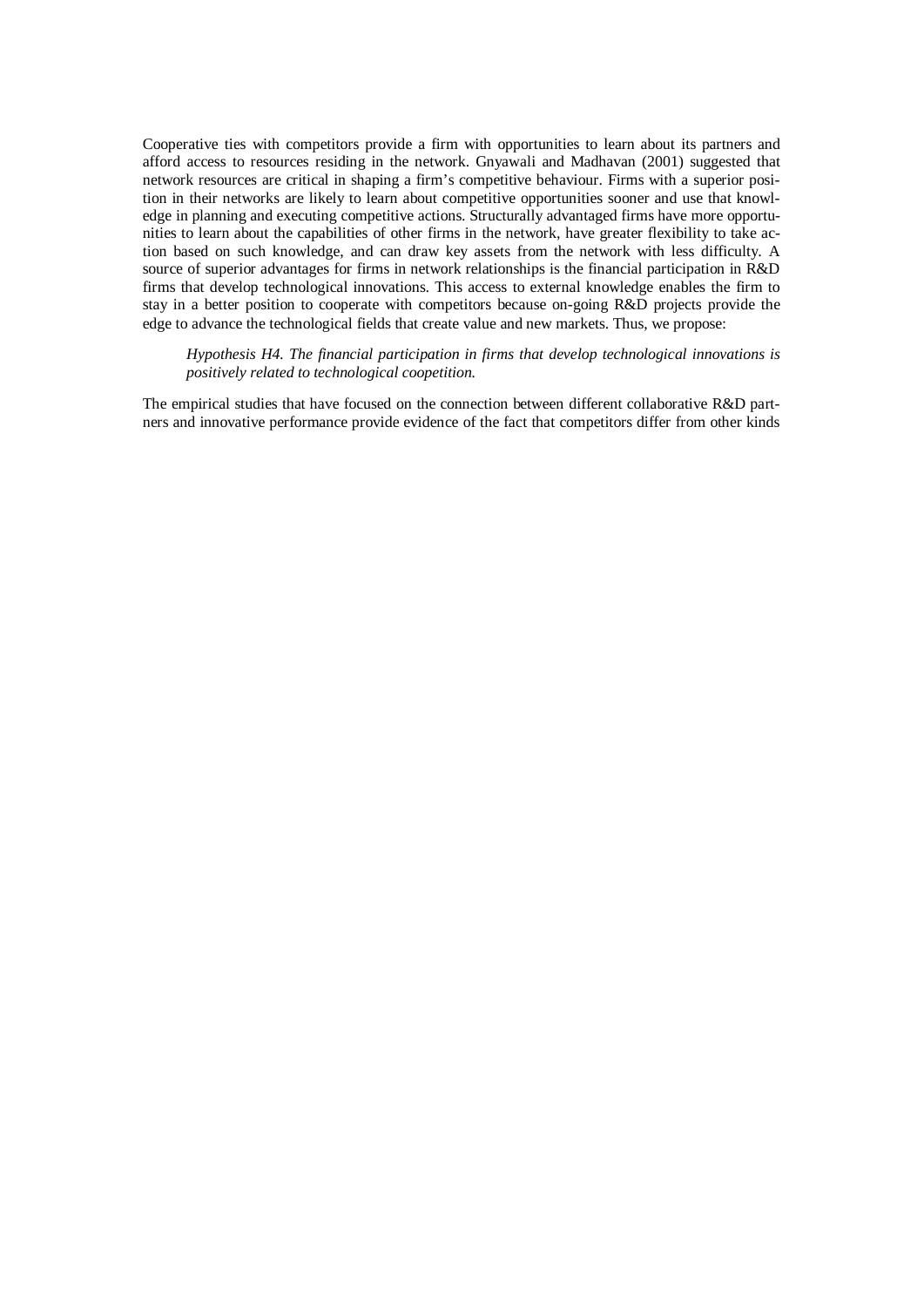The research hypotheses were tested through logistic regression analysis. The dependent variable in the study is a dummy variable that indicates if the company cooperates technologically with competitors. The independent variables are:

- Four measures of external flexibility: the percentage of temporary employees in the workforce, the hire of employees with R&D experience (dummy), the outsourcing of R&D activities (dummy), and the financial participation in firms that are developing technological innovations (dummy).

- Two dummies of technological cooperation in the supply chain with customers and suppliers.

The regression analysis controls for: firm size (logarithm of sales) because firm size is widely accepted as a predictor of competitive behaviour (e.g., Miller and Chen, 1996); R&D effort (percentage of R&D employees in the workforce); firm's performance (return on sales) as previous performance is likely to influence competitive behaviour (Young et al., 1996); identity between firm ownership and control (dummy), and industry. Before the multivariate analysis, a comparative study was also carried out to study differences between coopetition and non-coopetition firms. Contingency analysis and means comparisons (t-test) are used in this descriptive study.

## **RESULTS**

Coopetition is a marginal strategy among Spanish manufacturing firms. Only 2.63% of companies cooperated technologically with competitors in the period 2003-2006, whereas technological cooperation with suppliers (21.24%), customers (18.03%), and R&D centres (22.26%) is more widespread. Nevertheless, coopetition is positively associated to these other forms of technological cooperation. Exhibit 2 indicates several contingency indicators between coopetition and technological cooperation with suppliers, customers and R&D centres. The results indicate that coopetition is positively associated to other forms of technological cooperation in the value added chain: firms that cooperate technologically with competitors also cooperate with suppliers (82.95%), customers (76.13%) and R&D centres (86.93%).

### **Exhibit 2. Contingency Indicators of Association between Coopetition and Other Forms of Technological Cooperation in The Supply or Value Added**

| Chain                        |                  |                  |             |  |  |
|------------------------------|------------------|------------------|-------------|--|--|
|                              | <b>Suppliers</b> | <b>Customers</b> | R&D centres |  |  |
| Chi-square Pearson           | 411.345***       | 412,870***       | 436.769***  |  |  |
| <b>Continuity Correction</b> | 407,566***       | 408,843***       | 432,940***  |  |  |
| Likelihood Ratio             | $316,941***$     | 293,486***       | 346,516***  |  |  |
| Phi Statistic                | $0.248***$       | $0.248***$       | $0.256***$  |  |  |

+p<0.1  $*$ p<0.05  $*$  $p$ <0.01  $*$  $*$  $p$ <0.001

The percentage of coopetition firms increases in the sample of innovative firms. Considering only those firms (21% of total firms) that have developed at least 1 product innovation in the surveyed period, 6.23 per cent cooperated technologically with competitors. The percentage of coopetition firms is also higher (5.56%) in the sample of firms that have developed at least 1 process innovation in the surveyed period (27% of total firms). Similarly, the percentage of coopetition firms in the group of patenting firms (6.3% of total firms) is much higher (51%) than among non-coopetition firms. The contingency indicators for these sub-samples of firms also show that coopetition is positively associated to other types of technological cooperation and that cooperation with suppliers, customers and R&D centres is higher among coopetition firms and the differences are statistically significant (p<0.001). The percentages of coopetition firms that also cooperate with suppliers, customers and R&D centres are similar to the percentages in the total sample; for instance product innovative firms that cooperate technologically with competitors also cooperate with suppliers (79.5%), customers (75%) and R&D centres (90.9%).

Exhibits 3, 4  $\&$  5 show mean differences (t-test) of several characteristics of the firm: organization (size, age, employment type,…), innovation inputs, and innovation outputs. Exhibit 3 shows the differences of organizational variables. The statistically significant results indicate that coopetition firms are larger, older and more foreign-owned than non-coopetition firms (p<0.001). They are also highly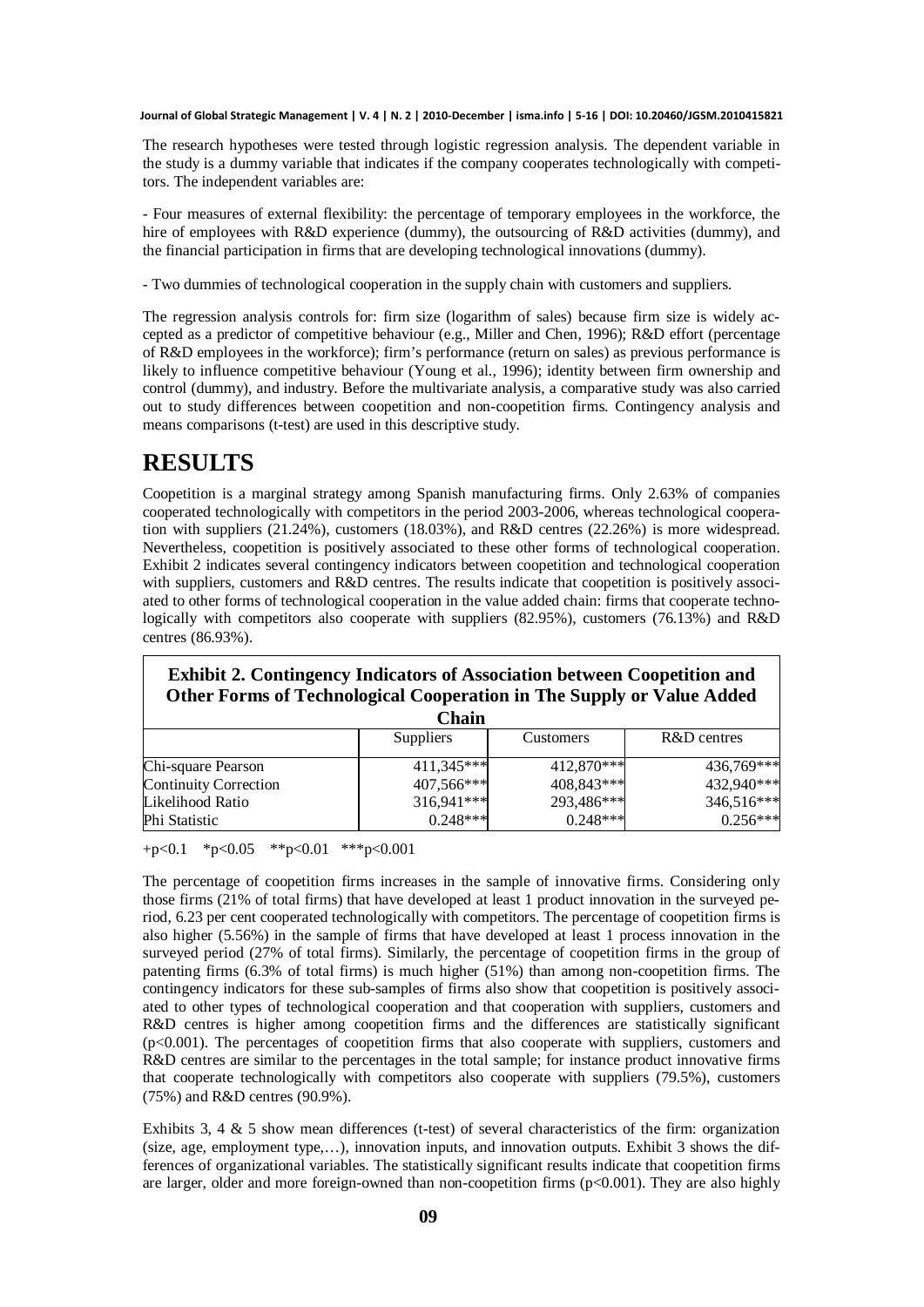dynamic and exporting firms and use more intensively their production capacity. Exhibit 4a indicates that coopetition firms invest more resources in R&D activities and have a higher percentage of R&D employees than non-coopetition firms. These differences are also found for those firms with positive R&D inputs (Exhibit 4b); however the difference between coopetition and non-coopetition firms is now significant for the percentage of equipment expenditures on sales: coopetition firms invest less intensively in equipment than non-coopetition firms. Regarding innovation outputs, Exhibit 5a shows that coopetition firms are more innovative than non-coopetition firms because they obtain more patents and product innovations; however Exhibit 5b indicates that these differences are less statistically significant for those firms with positive R&D outputs, and even the number of product innovations is lower in coopetition than in non-coopetition firms.

┑

| <b>Exhibit 3. Mean Differences (T-Test) of Several Organizational</b><br><b>Variables between Coopetition and Non-Coopetition Firms</b> |                       |                   |  |  |
|-----------------------------------------------------------------------------------------------------------------------------------------|-----------------------|-------------------|--|--|
|                                                                                                                                         | Non-coopetition firms | Coopetition firms |  |  |
| Firm sales (thousand euros)                                                                                                             | 68,574                | 310,000***        |  |  |
| Total employees                                                                                                                         | 233                   | $1.037***$        |  |  |
| Firm age                                                                                                                                | 30.6                  | $41.3***$         |  |  |
| Percentage of foreign capital                                                                                                           | 16.07                 | 41.19***          |  |  |
| ROA (return on assets - percentage)                                                                                                     | 8.51                  | 8.97              |  |  |
| Export intensity                                                                                                                        | 18.87                 | $34.50***$        |  |  |
| Capacity utilization                                                                                                                    | 82.9                  | $87.2***$         |  |  |
| Market dynamism                                                                                                                         | 52.7                  | $68.7***$         |  |  |
| Percentage of temporary employment                                                                                                      | 13.94                 | 14.10             |  |  |
| Percentage of agency workers                                                                                                            | 3.79                  | 2.46              |  |  |
| Percentage of full-time permanent contracts                                                                                             | 80.01                 | $84.23**$         |  |  |
| Percentage of part-time permanent contracts                                                                                             | 2.02                  | $1.11*$           |  |  |

+p<0.1 \*p<0.05 \*\*p<0.01 \*\*\*p<0.001

ſ

| <b>Exhibit 4A. Mean Differences (T-Test) of R&amp;D Inputs (All Firms)</b> |                       |                   |  |  |
|----------------------------------------------------------------------------|-----------------------|-------------------|--|--|
|                                                                            | Non-coopetition firms | Coopetition firms |  |  |
| Percentage of in-house R&D on sales                                        | 0.63                  | $2.39***$         |  |  |
| Percentage of external R&D on sales                                        | 0.23                  | $1.39***$         |  |  |
| Percentage of R&D employees                                                | 1.65                  | $6.42***$         |  |  |
| Percentage of equipment expenditures on sales                              | 0.9                   | 0.65              |  |  |

### **Exhibit 4B. Mean Differences (T-Test) of R&D Inputs (Only Firms with Positive R&D Inputs)**

|                                               | Non-coopetition firms | Coopetition firms |
|-----------------------------------------------|-----------------------|-------------------|
| Percentage of in-house R&D on sales           | 2.18                  | 2.58              |
| Percentage of external R&D on sales           | 1.03                  | $1.72*$           |
| Percentage of R&D employees                   | 5.37                  | $7.40**$          |
| Percentage of equipment expenditures on sales | 4.05                  | $159**$           |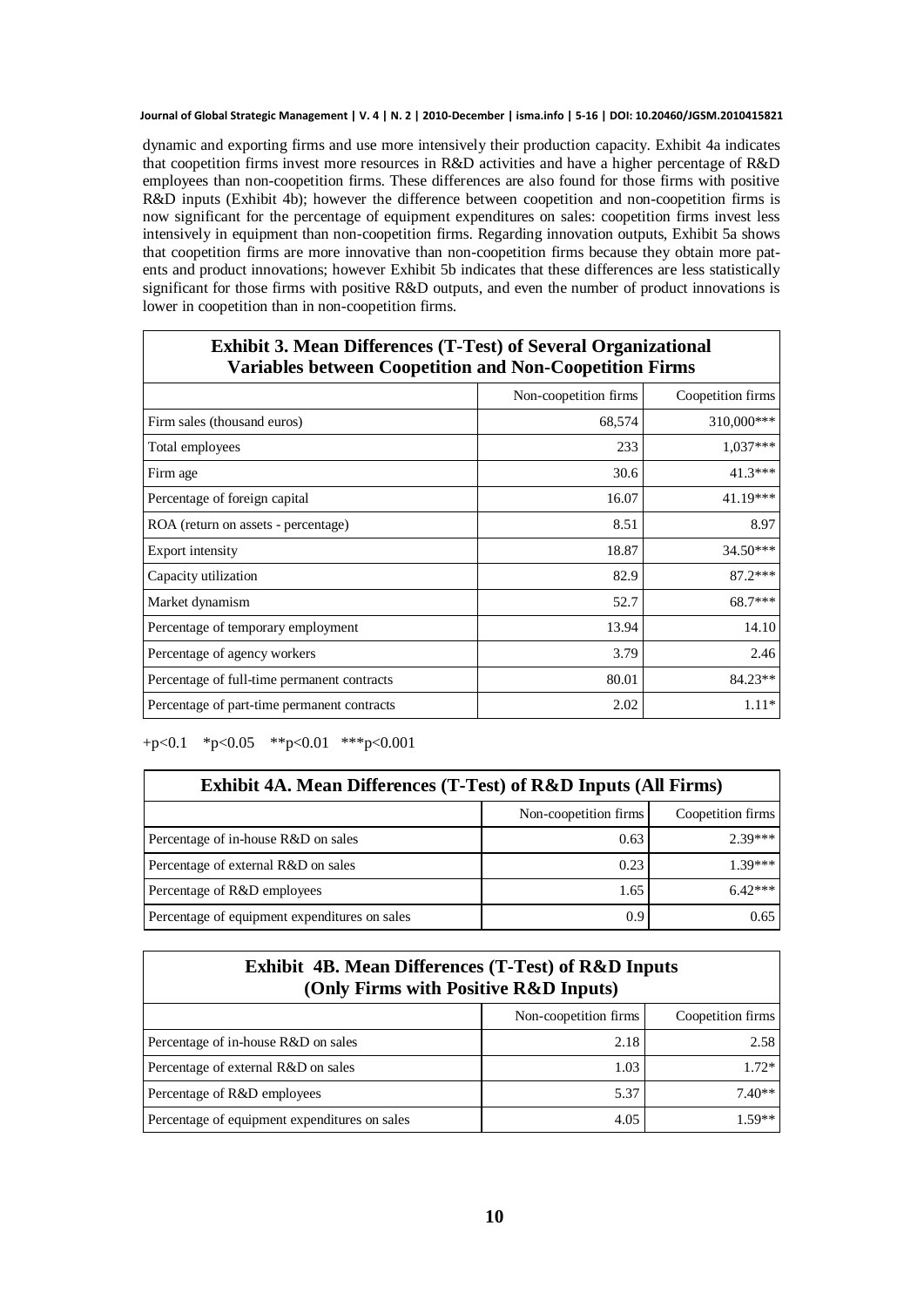| <b>Exhibit 5A. Mean Differences (T-Test) of R&amp;D Inputs Outputs (All Firms)</b> |                       |                   |  |  |  |
|------------------------------------------------------------------------------------|-----------------------|-------------------|--|--|--|
|                                                                                    | Non-coopetition firms | Coopetition firms |  |  |  |
| Number of product innovations                                                      | 1.76                  | $2.64+$           |  |  |  |
| Number of national patents granted                                                 | 0.17                  | $0.52***$         |  |  |  |
| Number of international patents granted                                            | 0.24                  | $2.90***$         |  |  |  |
| Number of total patents granted                                                    | 0.41                  | $3.42***$         |  |  |  |
| Number of total patents/Number of product innovations                              | 0.33                  | $2.94***$         |  |  |  |

### **Exhibit 5B. Mean Differences (T-Test) of R&D Inputs Outputs (Only Firms with Positive R&D Outputs)**

|                                                       | Non-coopetition firms | Coopetition firms |
|-------------------------------------------------------|-----------------------|-------------------|
| Number of product innovations                         | 9.25                  | $5.63**$          |
| Number of national patents granted                    | 3.23                  | 2.71              |
| Number of international patents granted               | 7.29                  | $20.40*$          |
| Number of total patents granted                       | 6.98                  | 14.68*            |
| Number of total patents/Number of product innovations | 2.07                  | $10.13**$         |

+p<0.1 \*p<0.05 \*\*p<0.01 \*\*\*p<0.001

Exhibit 6 indicates contingency indicators of the association between coopetition and different types of product innovation. All types of product innovation are significant and positively associated to coopetition. However, only 50% of coopetition firms have developed product innovations in the surveyed period although this percentage is greater than among non-coopetition firms (20.3%). In the sample of coopetition firms that develop product innovations, the main type of product innovation is new design (79.76%), followed by new functions (61.9%), new components (55.8%) and new materials (50%).

### **Exhibit 6. Contingency Indicators of Association between Coopetition and Different Types of Product Innovation**

|                       | <b>New</b><br>components | New design  | <b>New</b><br>functions | <b>New</b><br>materials |
|-----------------------|--------------------------|-------------|-------------------------|-------------------------|
| Chi-square Pearson    | 91.908***                | 87,361***   | 98,794***               | 84,307***               |
| Continuity Correction | 73,597*** I              | $70,080***$ | 75.213***               | 68,655***               |
| Likelihood Ratio      | 89,090***                | 86,808***   | 98,701***               | 70.762***               |
| Phi Statistic         | $0.117***$               | $0.114***$  | $0.122***$              | $0.112***$              |

+p<0.1  $*p<0.05$   $*p<0.01$   $**p<0.001$ 

Exhibit 7 shows that there are some statistically significant differences of types of product innovation among product innovative firms, according to the type of external cooperation. There is a larger percentage of product innovative firms that use several types of product innovation among the group of cooperation firms (columns 'Yes' in Exhibit 6). Technological cooperation with customers introduces more statistically significant differences than other forms of external cooperation. Coopetition only produces significant differences for the type of product innovation based on new functions.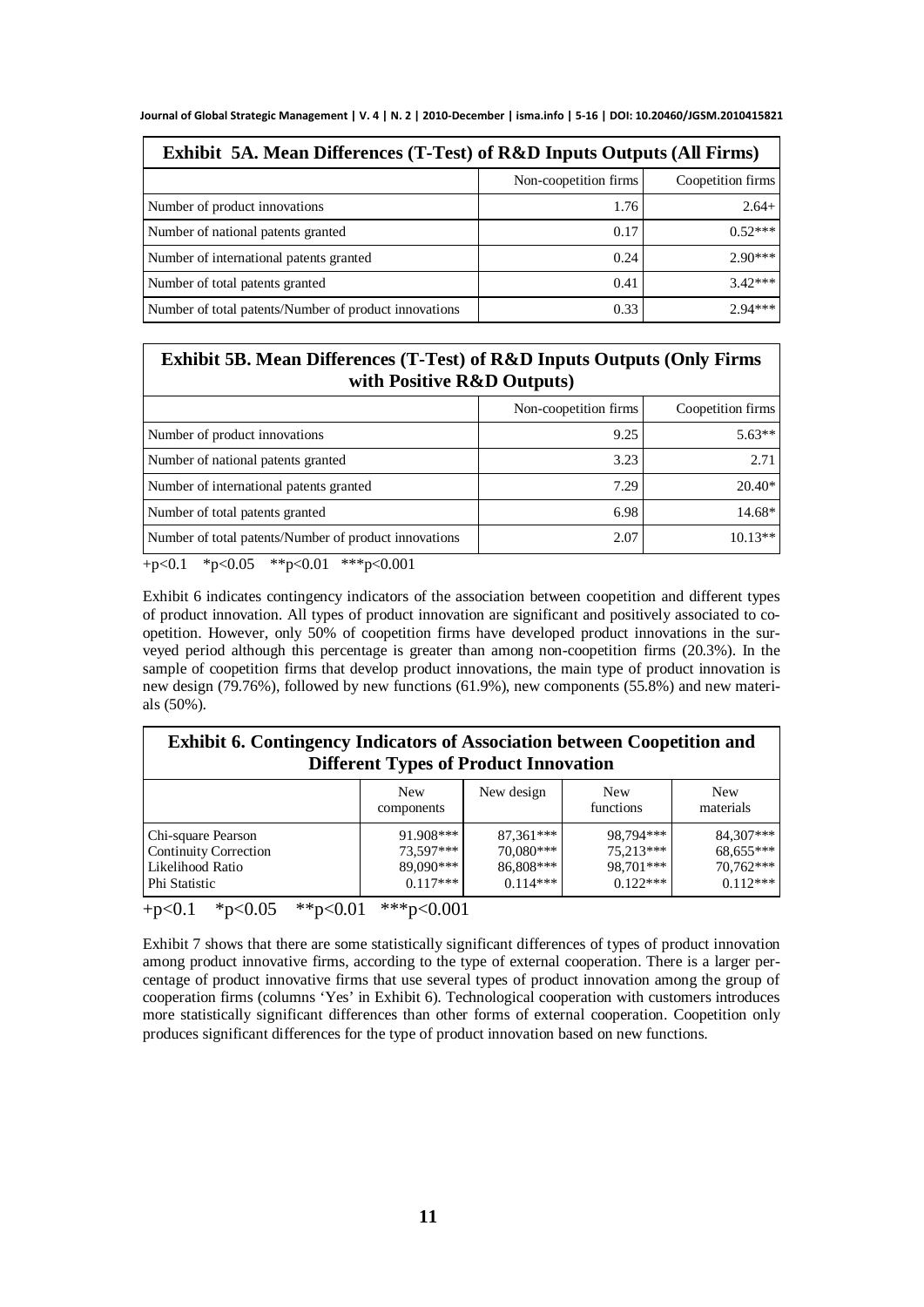| <b>Exhibit 7. Mean Differences of Percentage of Product Innovative Firms</b><br>According to the Source of Product Innovation and The Type of<br><b>Technological Cooperation in the Supply Chain</b> |                |       |                |           |                |           |             |        |
|-------------------------------------------------------------------------------------------------------------------------------------------------------------------------------------------------------|----------------|-------|----------------|-----------|----------------|-----------|-------------|--------|
|                                                                                                                                                                                                       | Coopetition    |       |                | Customers |                | Suppliers | R&D Centres |        |
|                                                                                                                                                                                                       | N <sub>o</sub> | Yes   | N <sub>0</sub> | Yes       | N <sub>0</sub> | Yes       | No          | Yes    |
| New components                                                                                                                                                                                        | 49             | 56    | 46             | $55***$   | 44             | $55***$   | 45          | 55***  |
| New design                                                                                                                                                                                            | 74             | 80    | 78             | $70**$    | 74             | 74        | 77          | $71*$  |
| New functions                                                                                                                                                                                         | 48             | $62*$ | 40             | $60***$   | 42             | $55***$   | 42          | 55***  |
| New materials                                                                                                                                                                                         | 52             | 50    | 48             | $56**$    | 48             | $56**$    | 48          | $56**$ |

Regarding the access to sources of external technology, Exhibit 8 shows the contingency indicators of the association between coopetition and different sources of external technology. First, the financial participation in R&D firms that develop technological innovations is carried out by 28.4% of coopetition firms versus 4.8% of non-coopetition firms. Second, 23.86% of coopetition firms hire personnel with business R&D experience versus 4.88% of non-coopetition firms. Coopetition firms also hire more frequently personnel with public R&D experience (13.07% vs. 1.78%), and outsource R&D activities than non-coopetition firms (3.4% vs. 1.2%). The stronger positive associations are for the financial participation in R&D firms and the hire of R&D personnel. R&D outsourcing does not seem to be positively associated to coopetition.

| <b>Exhibit 8. Contingency Indicators of Association between Coopetition and</b><br><b>Access to External Knowledge</b> |                                                        |                                                     |                                                         |                                               |
|------------------------------------------------------------------------------------------------------------------------|--------------------------------------------------------|-----------------------------------------------------|---------------------------------------------------------|-----------------------------------------------|
|                                                                                                                        | Financial<br>participation in<br>R&D firms             | Personnel hired<br>with private R&D<br>experience   | Personnel hired<br>with public R&D<br>experience        | R&D<br>outsourcing                            |
| Chi-square Pearson<br><b>Continuity Correction</b><br>Likelihood Ratio<br>Phi Statistic                                | 185,261***<br>180,706***<br>$100,190***$<br>$0.166***$ | 121,217***<br>117,519***<br>70.136***<br>$0.135***$ | $107,270***$<br>101,796***<br>$51,113***$<br>$0.127***$ | $6,688*$<br>$5,035*$<br>$4,629*$<br>$-0.032*$ |

+p<0.1  $*$ p<0.05  $*$  $p$ <0.01  $*$  $*$  $p$ <0.001

Exhibit 9 assesses the association between coopetition and the use of different flexible production technologies: Computer-Aided Design (CAD), Local Area Networks (LAN), Numerically Controlled Machine Tools (NCMT), Robots, and Flexible Manufacturing Systems (FMS). The percentage of coopetition firms that use these technologies is higher, and all the differences are statistically significant (p<0.001): CAD (68.75% vs. 37.92%), LAN (59.09% vs. 24.41%), NCMT (68.6% vs. 49.22%), Robots (58.52% vs. 27.82%), and FMS (54.54% vs. 24.51%).

| <b>Exhibit 9. Contingency Indicators of Association between Coopetition and</b><br><b>Flexible Production Technology</b> |                                                     |                                                       |                                                     |                                                     |                                                   |
|--------------------------------------------------------------------------------------------------------------------------|-----------------------------------------------------|-------------------------------------------------------|-----------------------------------------------------|-----------------------------------------------------|---------------------------------------------------|
|                                                                                                                          | <b>CAD</b>                                          | LAN                                                   | <b>NCMT</b>                                         | Robots                                              | <b>FMS</b>                                        |
| Chi-square Pearson<br><b>Continuity Correction</b><br>Likelihood Ratio<br>Phi Statistic                                  | 68,581***<br>67.289***<br>$66,571***$<br>$0.102***$ | 108,937***<br>$107,111***$<br>92.451***<br>$0.128***$ | $25,171***$<br>24,401***<br>25,752***<br>$0.062***$ | 78.997***<br>77,502***<br>$70,101***$<br>$0.109***$ | 81,693***<br>80,112***<br>70,111***<br>$0.111***$ |

Finally, Exhibit 10 shows the results of the logistic regression that tests the hypotheses. The percent-age of temporary employment is positively related to coopetition ( $\hat{a}$  = 1.331; p<0.05) which supports hypothesis H1; the hire of R&D employees is only marginally related to coopetition ( $â= 0.395$ ;  $p<0.1$ ) which does not support hypothesis H2; R&D outsourcing is not related to coopetition  $(\hat{a} = -0.783; p > 0.1)$  which does not support hypothesis H3; the financial participation in R&D firms is positively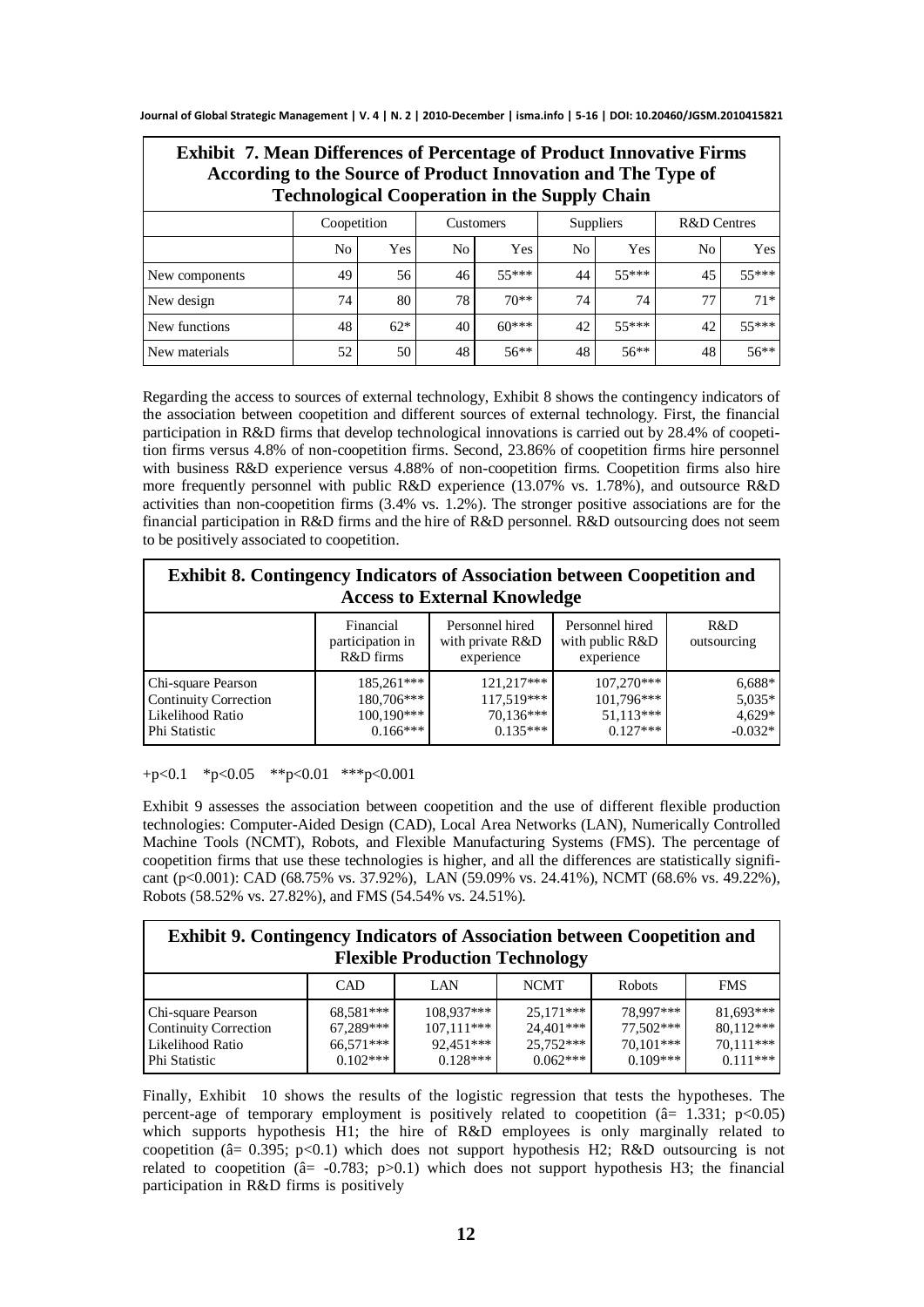related to coopetition ( $\hat{a}$ = 0.537; p<0.05) which supports hypothesis H4; and the technological cooperation with customers (â= 1.097;  $p<0.01$ ) and suppliers (â= 1.507;  $p<0.01$ ) are positively related to coopetition which supports hypotheses H5a & H5b.

| <b>Exhibit 10. Logistic Regression of Technological Cooperation</b><br>with Competitors (Panel Data 2003-2006) |                                                                                      |  |  |  |
|----------------------------------------------------------------------------------------------------------------|--------------------------------------------------------------------------------------|--|--|--|
|                                                                                                                | Logit regression                                                                     |  |  |  |
| Control variables<br>Firm size                                                                                 | $0.351***$<br>(39.179)                                                               |  |  |  |
| R&D effort                                                                                                     | 5.857***                                                                             |  |  |  |
| Firm's performance                                                                                             | (32.197)                                                                             |  |  |  |
| Identity ownership-control                                                                                     | $-0.007$<br>(0.212)                                                                  |  |  |  |
|                                                                                                                | $-0.186$<br>(0.558)                                                                  |  |  |  |
| Industry                                                                                                       | $0.043*$<br>(5.734)                                                                  |  |  |  |
| Year 2003                                                                                                      | 0.337                                                                                |  |  |  |
| <b>Year 2004</b>                                                                                               | (1.958)<br>0.380                                                                     |  |  |  |
| <b>Year 2005</b>                                                                                               | (2.545)                                                                              |  |  |  |
|                                                                                                                | 0.189<br>(0.664)                                                                     |  |  |  |
| Temporary employment (H1)                                                                                      | $1.331*$<br>(5.400)                                                                  |  |  |  |
| Hire of R&D employees (H2)                                                                                     | $0.395^{+}$<br>(3.545)                                                               |  |  |  |
| R&D outsourcing (H3)                                                                                           | $-0.783$<br>(2.682)                                                                  |  |  |  |
| Financial participation in R&D firms (H4)                                                                      | $0.537*$<br>(6.594)                                                                  |  |  |  |
| Technological cooperation with customers (H5a)                                                                 | $1.097***$<br>(23.927)                                                               |  |  |  |
| Technological cooperation with suppliers (H5b)                                                                 | 1.507***<br>(35.217)                                                                 |  |  |  |
| Model statistics                                                                                               | Chi-square = $494.15***$<br>2 Log likelihood = $1108.51$<br>$R^2$ Nagelkerke = 0.335 |  |  |  |

Wald statistics between parentheses  $+p<0.1$  \*p $<0.05$  \*\*p $<0.01$  \*\*p $<0.001$ 

# **DISCUSSION AND CONCLUSION**

Scholars suggest that coopetition is an intriguing phenomenon and deserves scholarly attention (Lado et al., 1997), and the managerial trend shows increased tendency to form cooperative ties with competitors and network-based competition among firms. Yet, little empirical research has addressed the determinants of technological coopetition and its implications (Ketchen et al., 2004). By empirically examining how external workplace and technology flexibilities are related to technological coopetition, we believe that this study advances our understanding of coopetition and suggests several possibilities for future research and managerial practice.

Two points are noteworthy based on our theory and data. First, external workplace flexibility is positively related to coopetition. One direct implication is that firms that have access to external sources of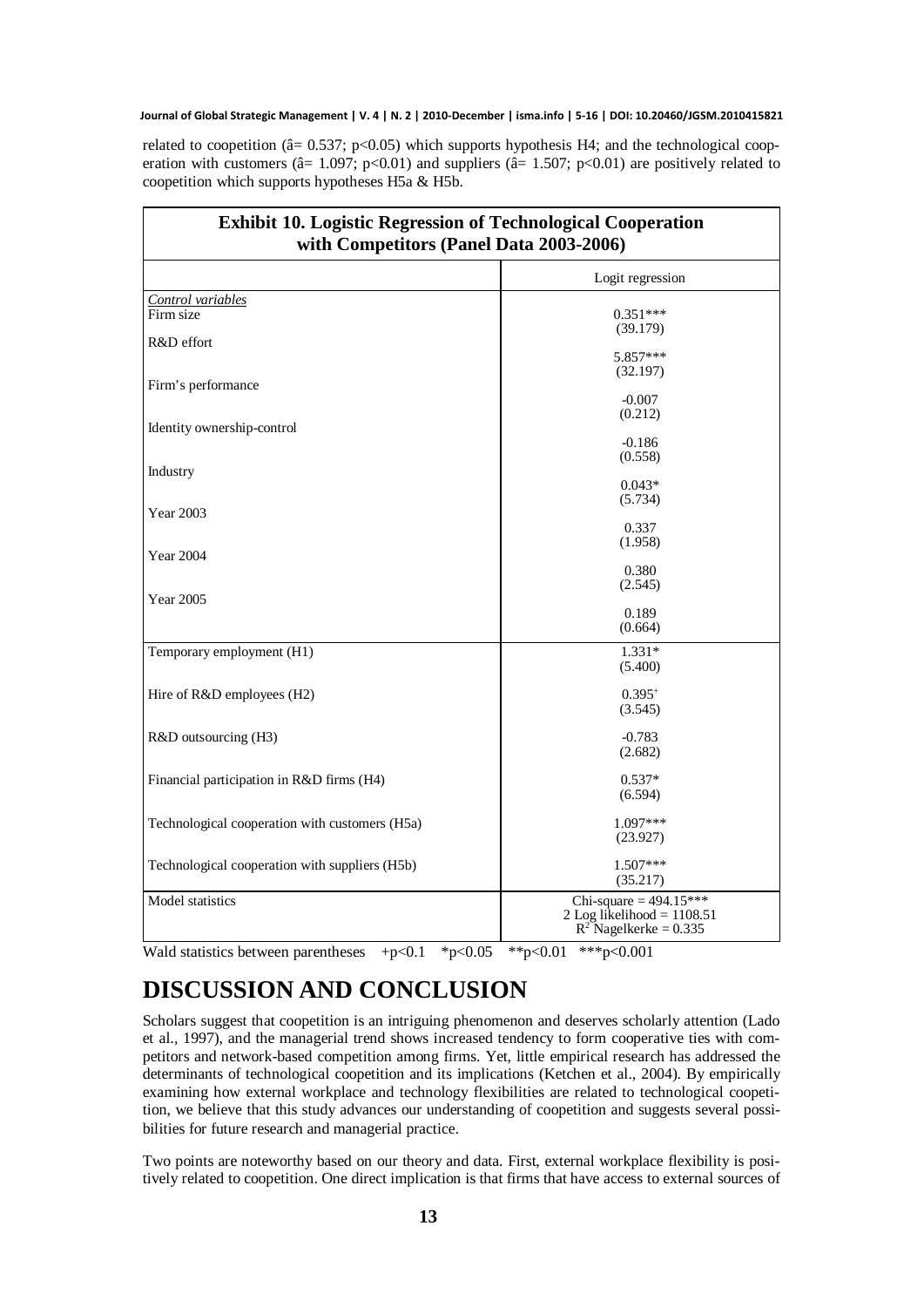knowledge are in a better position to cooperate with competitors because they may perceive less risk involved in knowledge access and deployment in the network relationship. Second, technological flexibility from networking in the supply chain is also positively related to coopetition. Then, firms able to access technological advances in new technology-based firms and cooperate with customers and suppliers are also better prepared to deal with the uncertainty of technological developments with competitors. Executives need to consider how the different components in the organisational structure interface with the external environment, and they also need to understand the implications of different flexible dimensions for competitive behaviour.

Our result that coopetition only produces significant differences for the type of product innovation based on new functions contributes to the literature that finds a lesser impact of coopetition on the degree of product innovation novelty. Some studies find that different types of partners (except competitors) affect this degree of product innovation novelty. For instance, Nieto and Santamaría (2007) reveal that competitor collaboration has a negative impact on the degree of innovation. Management analysts do not view competitor collaboration as an appropriate instrument to achieve more novel innovations due to lack of trust and the fear of helping a rival. However, Tsai and Wang (2009) suggest that, depending upon the firm's internal R&D investment, collaborating with competitors is a good choice for a firm's innovation performance. Firms with more efforts in internal R&D usually exhibit stronger absorptive capacity (Cohen and Levinthal, 1990), enabling them to better incorporate and use new knowledge from collaboration with competitors for their own ends.

This study is exploratory but opens new venues for research. We do not claim for causality in the flexibility-coopetition relationship. Longitudinal studies should provide directions for causality because some flexibility dimensions could be caused by coopetition. The study of moderator effects could also focus the analysis on the impact of other flexibility dimensions on coopetition.

## **ACKNOWLEDGEMENTS**

The authors greatly appreciate the financial support of the Spanish Ministry of Science and Innovation (Grant SEJ2007-62964/ECON), and the access to the Survey of Business Strategies provided by the SEPI Foundation and the Spanish Ministry of Industry.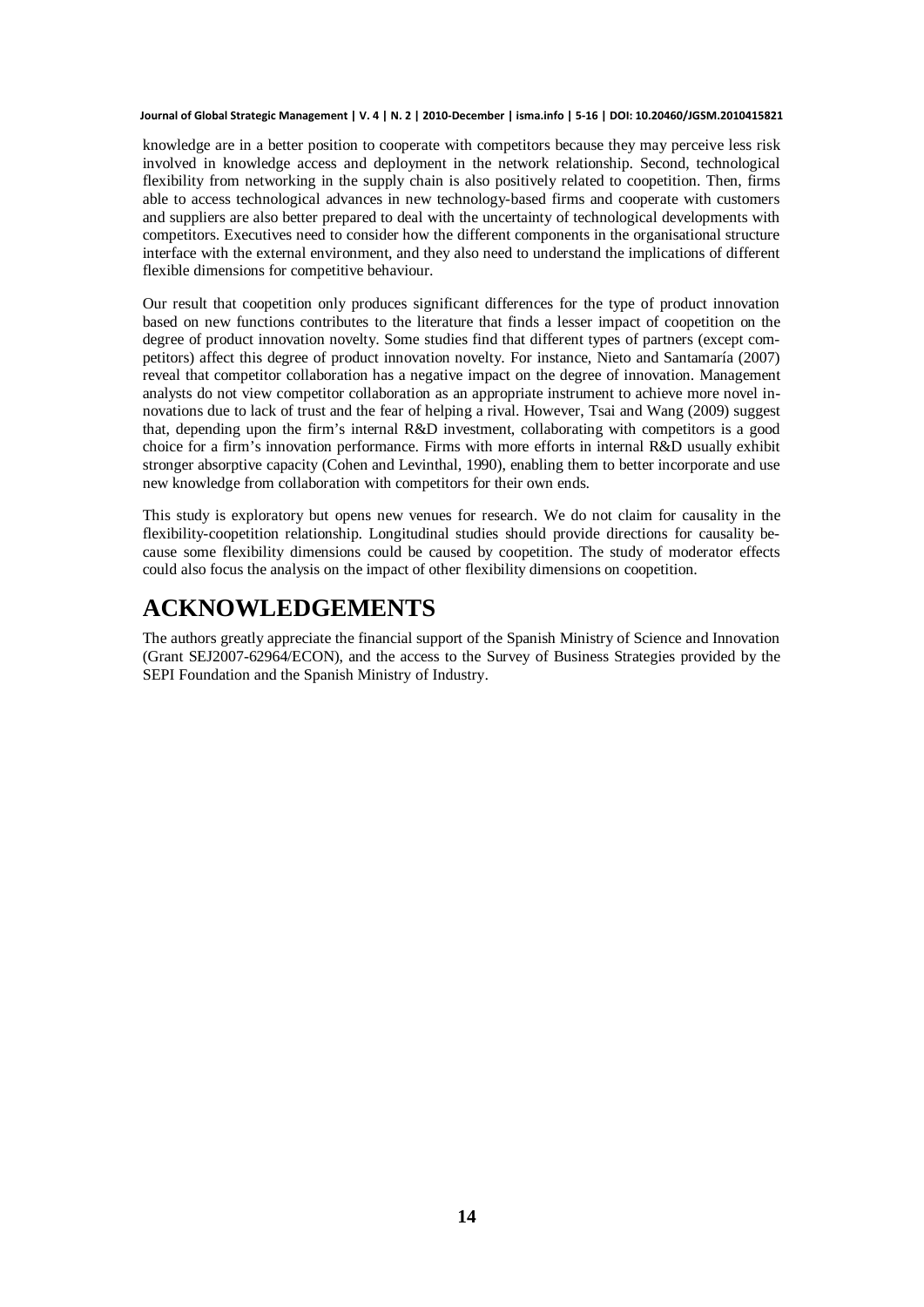# **REFERENCES**

Bierly III, P., Damanpour, F. and Santoro, M. (2009), The application of external knowledge: Organizational conditions for exploration and exploitation, *Journal of Management Studies*, 46, pp. 481- 509.

Brockhoff, K. (2003), Customers' perspectives of involvement in new product development, *International Journal of Technology Management*, 26, pp. 464-481.

Cohen, W. and Levinthal, D. (1990), Absorptive capacity: a new perspective on learning and innovation, *Administrative Science Quarterly*, 35, pp. 128-152.

Gnyawali, D. and Madhavan, R. (2001), Cooperative networks and competitive dynamics: A structural embeddedness perspective, *Academy of Management Review*, 26, pp. 431-445.

Gnyawali, D., He, J. and Madhavan, R. (2006), Impact of coopetition on firm competitive behaviour: An empirical examination, *Journal of Management*, 32, pp. 507-530.

Grant, R. (1996), Toward a knowledge-based theory of the firm, *Strategic Management Journal*, 17, pp. 109-122.

Gupta, S., Woodside, A., Dubelaar, C. and Bradmore, D. (2009), Diffusing knowledge-based core competencies for leveraging process organizations (KPOs) in pharmaceutical networks, *Industrial Marketing Management*, 38, pp. 219-27.

Huang, Y., Chung, H. and Lin, C. (2009), R&D sourcing strategies: Determinants and consequences, *Technovation*, 29, pp. 155-69.

Inkpen, A. and Pien, W. (2006), An examination of collaboration and knowledge transfer: China-Singapore Suzhou industrial park, *Journal of Management Studies*, 43, pp. 779-811.

Kalleberg, A. and Mardsen, P. (2005), Externalizing organizational activities: Where and how U.S. establishments use employment intermediaries, *Socio-Economic Review*, 3, pp. 389-415.

Kessler, E., Bierly, P. and Gopalakrishnan, S. (2000), Internal vs. External learning in new product development: effects on speed, costs, and competitive advantage, *R&D Management*, 30, pp. 213-223.

Kessler, E. and Chakrabatri, A. (1996), Innovation speed: a conceptual model of context, antecedents, and outcome, *Academy of Management Review*, 21, pp. 1143-1191.

Ketchen, D., Snow, C. and Hoover, V. (2004), Research on competitive dynamics: Recent accomplishments and future challenges, *Journal of Management*, 30, pp. 779-804.

Lado, A., Boyd, N. and Hanlon, S. (1997), Competition, cooperation, and the search for economic rents: A syncretic model, *Academy of Management Review*, 22, pp. 110-141.

Martínez-Sánchez, A., Vela-Jiménez, M., Pérez-Pérez, M. and de-Luis-Carnicer, P. (2009), Interorganizational cooperation and environmental change: moderating effects between flexibility and innovation performance, *British Journal of Management*, 20, pp. 537-561.

Matusik, S. and Hill, C. (1998), The utilization of contingent work, knowledge creation, and competitive advantage, *Academy of Management Review*, 23, pp. 680-697.

Miller, D. and Chen, M.-J. (1996), The simplicity of competitive repertoires: An empirical analysis, *Strategic Management Journal*, 17, pp. 419-439.

Mol, M., Pauwels, P., Matthyssens, P. and Quintens, L. (2004), A technological contingency perspective on the depth and scope of international outsourcing, *Journal of International Management*, 10, pp. 287-305.

Nalebuff, B. and Brandenburger, A. (1996), *Coopetition*, Harper Collins Business, Philadelphia, PA..